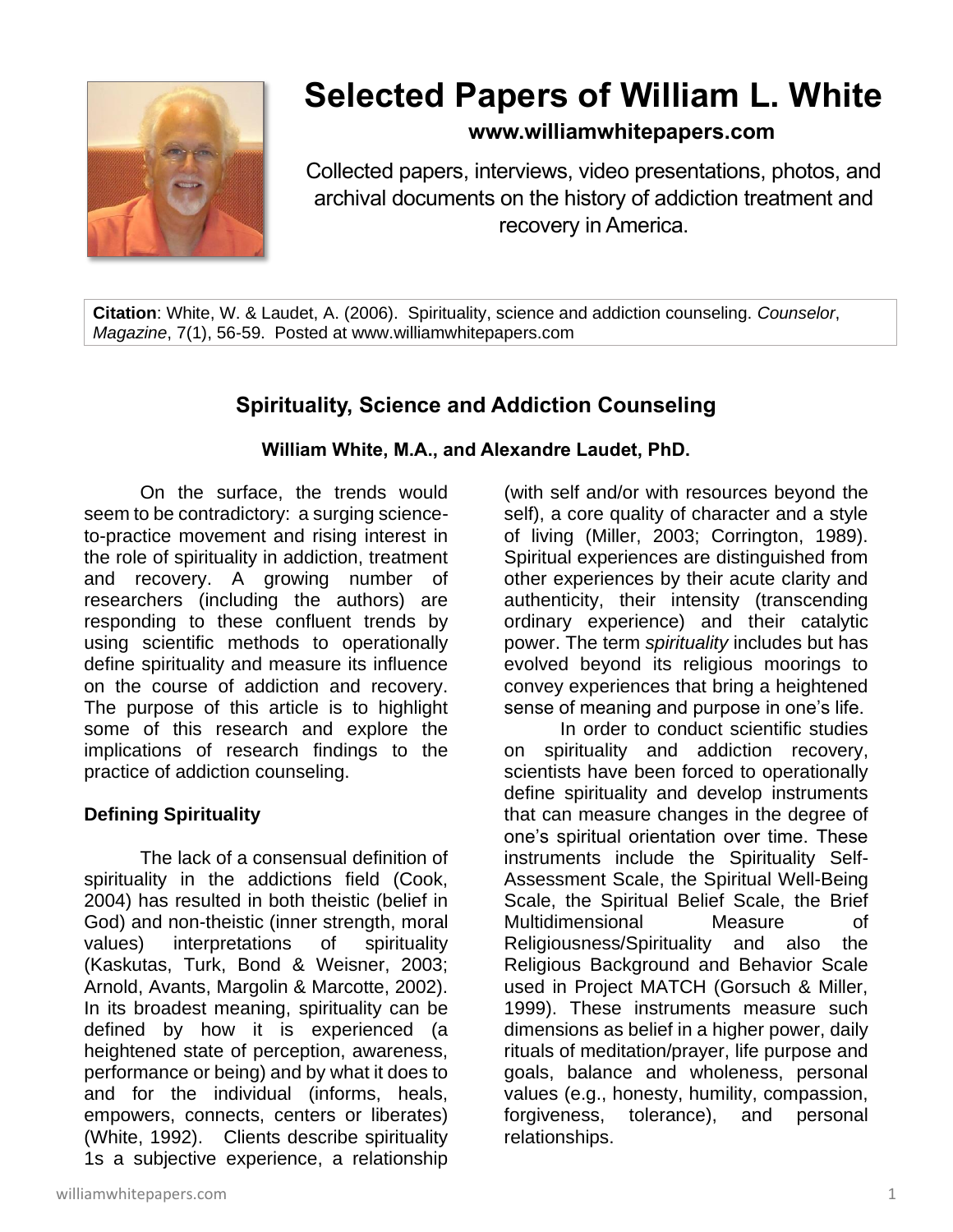Scientists are using these definitions and instruments to answer several key questions about spirituality and addiction.

- Does a spiritual void in one's life heighten vulnerability for the development of a substance use disorder?
- Do self-defined spiritual experiences play a role in recovery initiation and, if so, what are the active ingredients within and measurable effects of such experiences?
- Does spirituality play a role in recovery maintenance and, if so, are these dimensions different than those that influence recovery initiation?
- What is the relationship between spirituality and religiosity as they interact over the course of addiction and recovery?
- Does a focus on spirituality within recovery mutual aid societies and the professional treatment of substance use disorders enhance long-term recovery outcomes?

#### **Spirituality, Recovery, History**

The questions now being raised about spirituality by scientists are not new. The potential role of spiritual experiences in the resolution of alcohol problems was a central theme in early Native American cultural and religious revitalization movements and within the late-eighteenth century writings of Dr. Benjamin Rush. When members of the Washingtonians described transformational experiences that did not include references to God, they were charged with the heresy of humanism. Debates raged through the 1840s over the relative merits of religious, spiritual and secular recovery experiences. It is among the lay alcoholism psychotherapists of the early twentieth century that we first see theology consciously transformed into therapy (in the work of Courtenay Baylor) and the later secularization of this approach into one emphasizing psychological technique (in the work of Richard Peabody).

One of the innovations of Alcoholics Anonymous, which followed on the heels of the lay therapy movement, was to emancipate spirituality from its explicitly religious roots by charting a course between explicitly religious and secular pathways of recovery (White, 1998; White & Kurtz, 2005).

The beginnings of modern addiction counseling were marked by an emphasis on the role of spirituality in recovery. This interest in religious and spiritual influences on recovery faded in the wake of new biopsychological models of intervention, but is increasing once again. No, the questions being asked about spirituality and recovery are not new, but this is the first time in history rigorous scientific methods are being employed to answer them. This column has recently explored religious and secular styles of recovery. In this issue, we will focus our attention on what we are learning about spirituality and recovery.

#### **Spirituality and Addiction Recovery: The Science**

While research on spirituality, addiction and recovery is in its infancy, there are some consistent findings to date. First, we know that individuals with higher degrees of religiosity and spirituality are less likely to consume alcohol and other drugs and to consume less of such substances when they do use them. Conversely, studies are confirming that people with lower levels of spirituality, meaning and purpose in their lives are at increased risk for substance use disorders (Miller, 1998). Some investigators have conceptualized excessive alcohol and drug use as self-treatment for existential pain (Ventegodt, Merrick, & Andersen, 2003). Second, there is growing evidence that spirituality can serve as an antidote for substance use disorders. The most consistent finding is that clients with higher scores on measures of spirituality are more likely to be abstinent following treatment than those with lower scores (Waters and Shafer, 2005; Miller, 1998; Avants, Warburton & Margolin, 2001; Jarusiewicz, 2000). The influence of spirituality on recovery is independent of religiosity. For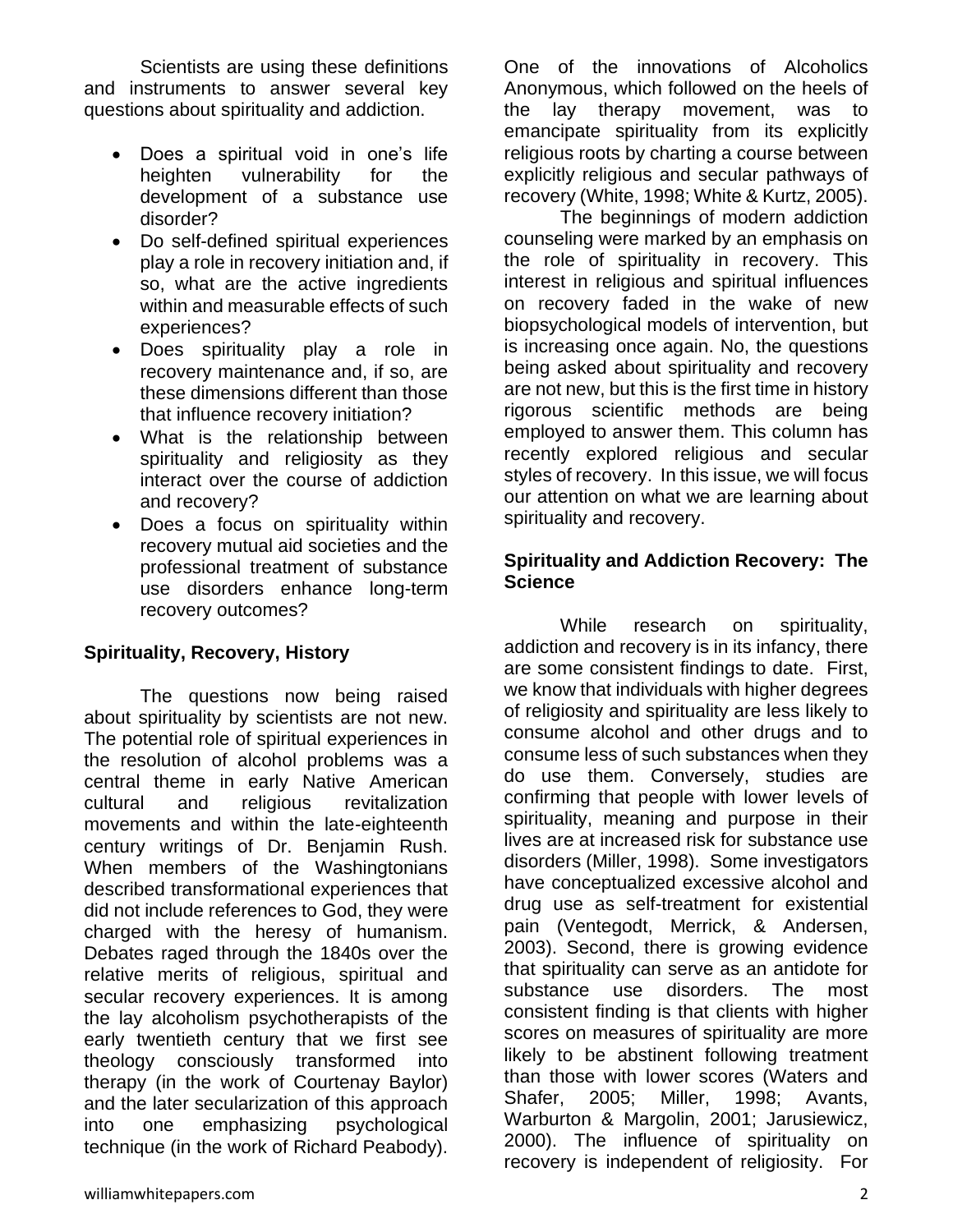example, degree of religiosity at treatment admission does not predict or only modestly predicts positive treatment outcomes, but self-reports of having had a "spiritual awakening" through involvement with A.A. are highly predictive of recovery three years following treatment admission (Kaskutas, Turk, Bond & Weisner, 2003; Project MATCH Research Group, 1997). Another finding of note is that previous religiousness or spirituality is not a prerequisite to gaining the benefits of a spiritual orientation during the stages of recovery initiation and maintenance (Christo & Franey, 1995).

Clients in treatment speak of spirituality in terms of a turning point in their lives, protection and support from a higher power, guidance of an inner voice, life meaning, gratitude and service work with others seeking recovery (Arnold et al, 2002). The depth of this spirituality rises with length of recovery (Jarusiewicz, 2000) and produces a wide range of benefits. A spiritual orientation to recovery is associated with a higher quality of life, life contentment, optimism, social support and lower levels of stress and conflict (Corrington, 1989; Pardini, Plante, Sherman & Stump, 2000). Most clients in treatment recognize the benefits of spirituality to their long-term recovery (McDowell, Galanter, Goldfarb & Lifshutz, 1996) and support the availability of spiritual components of treatment (Arnold, et al, 2002).

The authors' studies in New York City confirm many of these findings. We are conducting a NIDA-funded 5-year prospective study of 354 previously heroinand cocaine-dependent individuals selfidentified as in recovery from one month to 10+ years. Our interviews with these individuals confirm that spirituality reduces the risk of relapse by serving as a protective buffer against the stress of early recovery (Laudet & White, 2005) and that a spiritual orientation toward recovery increases as recovery progresses (Laudet, Morgen & White, in press). When other factors are controlled (e.g., problem severity, drug choice, gender, ethnicity, etc.), higher spirituality at our first interviews predicts

sustained recovery at the follow-up interviews.

#### **Spirituality, Life Meaning and Addiction Counseling**

So what does all this mean for the addictions counselor? These studies confirm that spirituality can be a catalyst of recovery initiation, a protective shield in early recovery and an increasingly significant dimension of long-term recovery maintenance. As such, spirituality is a valid area to explore in the assessment and service planning processes. Clients' understandings of spirituality exhibit significant shifts in how spirituality is defined and utilized over the course of recovery. Addiction counselors would be well advised to support each client's unique, stage-dependent interpretation of spirituality (with or without belief in a higher power) and to approach spirituality within the larger framework of life meaning and purpose.

The role of spirituality in recovery initiation requires that we remain open to the power of sudden, transformative change. Many clients talk about a "turning point" in their lives in spiritual terms. Such experiences often occur in the context of near death experiences (from overdoses, suicide attempts, violent victimization), HIV/AIDS, addiction-related deaths of close friends and incarcerations. Addiction counselors can play an important role in enhancing the enduring influence of such experiences.

The evolving role of spirituality in long-term recovery dramatically underscores that recovery is much more than the removal of alcohol and other drugs from an otherwise unchanged life. Early recovery is marked by the stressors of disengaging from alcohol and other drugs and cleaning up the debris of one's addiction. The successful resolution of these tasks is often followed by existential panic: "I'm sober. Now what do I do?" (Chapman, 1991; White, 1996). Moving through this crisis involves a transformational journey marked by major changes in character, values, identity, interpersonal relationships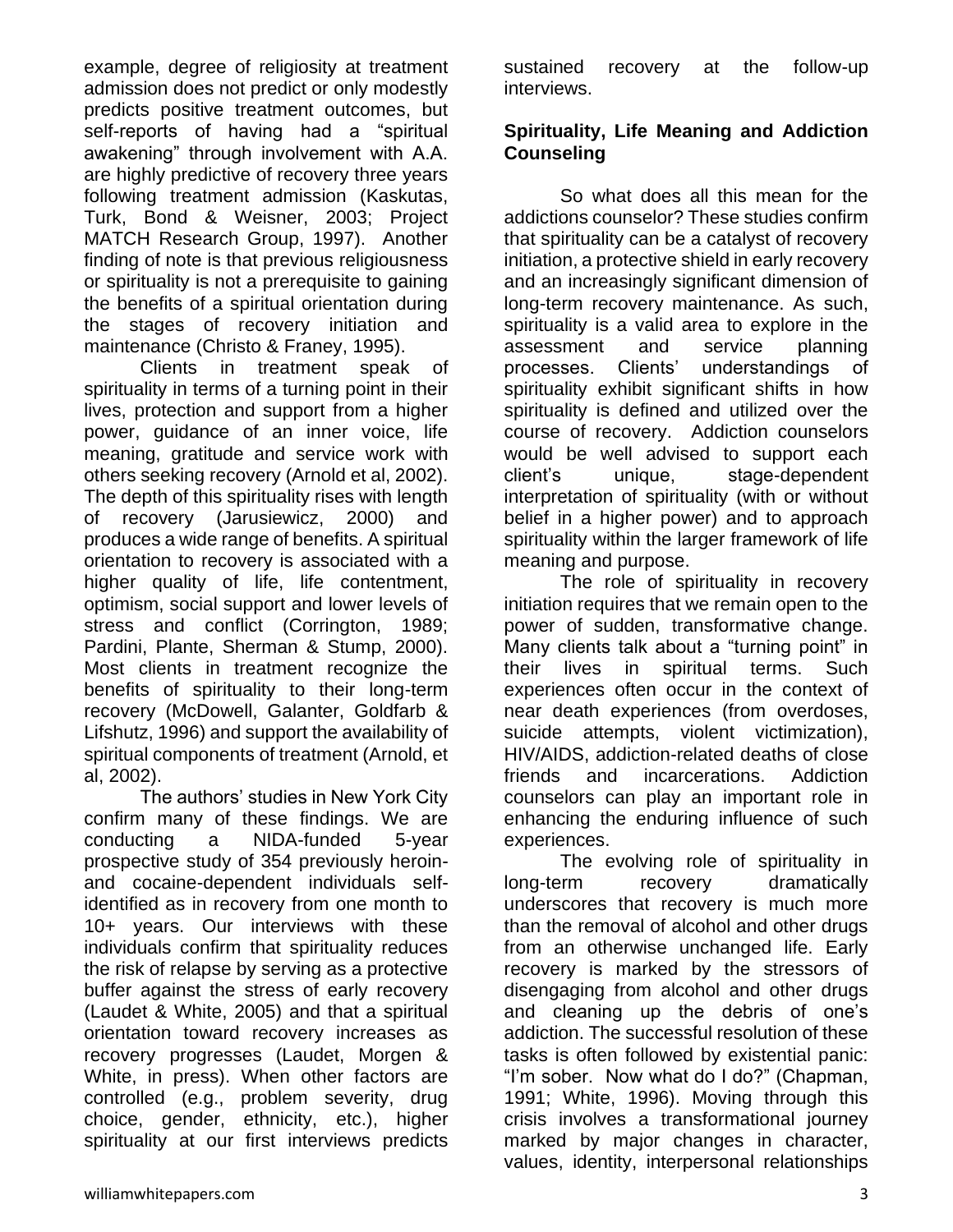and lifestyle. Spirituality is a potential sensemaking framework through which these transitions can be planned and retrospectively understood via story reconstruction. Addiction counselors can play an important role as a guide in this process and help each client construct a recovery-enhancing narrative of his or her life.

This 3-part series of articles has explored religious, secular and spiritual pathways of recovery—pathways that all address issues of personal values and life meaning/purpose. We end this series affirming the legitimacy of all three pathways of recovery and encouraging counselors to become knowledgeable of the ideas, language and rituals that distinguish these diverse styles of recovery.

**Acknowledgment**: Support for preparation of this article was provided by the National Institute on Drug Abuse (Grant R01DA14409). The opinions expressed here are those of the authors and do not necessarily reflect the official policies of the National Institute on Drug Abuse.

**About the Authors**: William White [\(bwhite@chestnut.org\)](mailto:bwhite@chestnut.org) is a Senior Research Consultant at Chestnut Health Systems and author of *Slaying the Dragon: The History of Addiction Treatment and Recovery in America*. Alexandre Laudet [\(laudet@ndri.org\)](mailto:laudet@ndri.org) is the Director of the Center for the Study of Addictions Recovery at the National Development and Research Institutes, Inc. in New York City.

#### **References**

- Arnold, R., Avants, S., Margolin, A.,& Marcotte, D. (2002). Patient attitudes concerning the inclusion of spirituality in addiction treatment. *Journal of Substance Abuse Treatment, 23*(4), 319- 326.
- Avants, S.K., Warburton, L.A., & Margolin, A. (2001). Spiritual and religious support in recovery from addiction among HIV-

positive injection drug users. *Journal of Psychoactive Drugs*, *33*(1), 39-45.

- Chapman , R. (1991). Middle recovery: An introspective journey. *Addiction and Recovery*, Sept-October, 8-12.
- Christo, G., & Franey, C. (1995). Drug users' spiritual beliefs, locus of control and the disease concept in relation to Narcotics Anonymous attendance and six-month outcomes. *Drug and Alcohol Dependence, 38*(1), 51-56.
- Cook, C. (2004). Addiction and spirituality. *Addiction*, *99*(5), 539-551.
- Corrington, J.E. (1989). Spirituality and Recovery: Relationships between levels of spirituality, contentment and stress during recovery from alcoholism in AA. *Alcoholism Treatment Quarterly*, *6*(3/4), 151-165.
- Gorsuch, R.L., & Miller, W.R. (1999). Assessing spirituality. In W.R. Miller (Ed.), *Integrating Spirituality into Treatment: Resources for Practitioners*  (pp. 47-64). Washington, D.C: American Psychological Association.
- Jarusiewicz, B. (2000). Spirituality and addiction: Relationship to recovery and relapse. *Alcoholism Treatment Quarterly*, *8*(4), 99-109.
- Kaskutas, L.A., Turk, N., Bond, J., & Weisner, C. (2003). The role of religion, spirituality and Alcoholics Anonymous in sustained sobriety. *Alcoholism Treatment Quarterly*, *21*(1), 1-16.
- Laudet, A, Morgen, K. & White, W. (in press) The role of social supports, spirituality, religiousness, life meaning and affiliation with 12-step fellowships in quality of life satisfaction among individuals in recovery from alcohol and drug use. *Alcoholism Treatment Quarterly*.
- Laudet, A. & White, W. (2005). The role of spirituality, faith and life meaning in the addiction recovery process. Presented at 28th Congress of the World Federation for Mental Health (WFMH) – Cairo, Egypt, September, 2005.
- McDowell D, Galanter, M., Goldfarb, L., & Lifshutz, H. (1996). Spirituality and the treatment of the dually diagnosed: an investigation of patient and staff